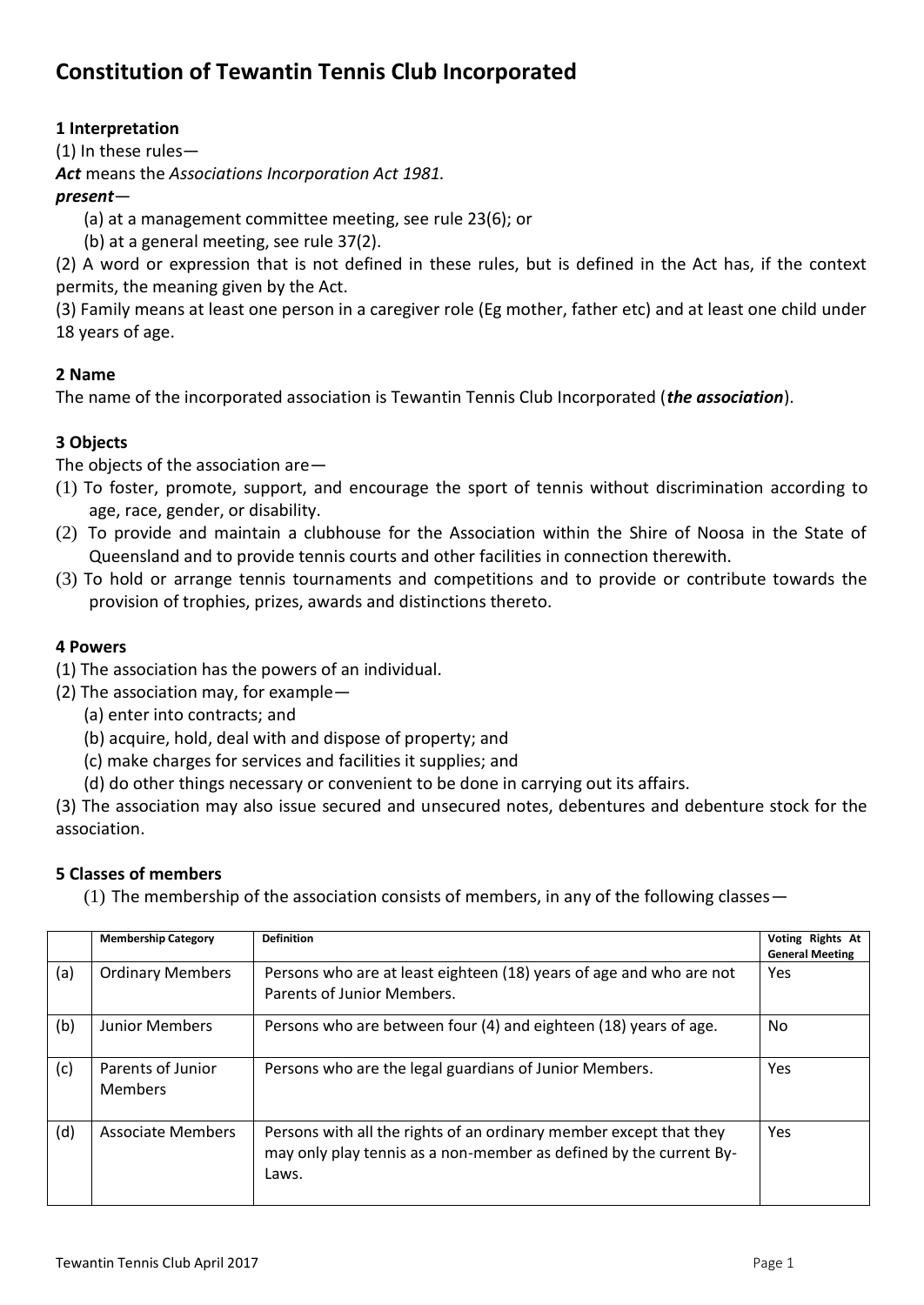|     | <b>Membership Category</b> | <b>Definition</b>                                                                                                                                                                                                                         | Voting Rights At<br><b>General Meeting</b> |
|-----|----------------------------|-------------------------------------------------------------------------------------------------------------------------------------------------------------------------------------------------------------------------------------------|--------------------------------------------|
| (e) | Life Members               | Persons who in the opinion of the Management Committee have<br>provided outstanding services to the association and who are elected<br>as life members of the association at a general meeting in accordance<br>with the current By-Laws. | Yes                                        |
| (f) | <b>Honorary Members</b>    | Persons invited to membership by the Management Committee for a<br>finite period in accordance with the current By-Laws.                                                                                                                  | No                                         |

(2) The number of members is unlimited.

## **6 Automatic membership**

A person who, on the day the association is incorporated, was a member of the unincorporated association and who, on or before a day fixed by the management committee, agrees in writing to become a member of the incorporated association, must be admitted by the management committee—

(a) to the equivalent class of membership of the association as the member held in the unincorporated association; or

(b) if there is no equivalent class of membership—as an ordinary member.

#### **7 New membership**

(1) An applicant for membership of the association must be proposed by one member of the association (the *proposer*) and seconded by another member (the *seconder*).

(2) An application for membership must be—

- (a) in writing; and
- (b) signed by the applicant and the applicants proposer and seconder; and

(c) in the form decided by the management committee.

#### **8 Membership fees**

(1) The membership fee for each ordinary membership and for each other class of membership (if any)  $-$ 

- (a) is the amount decided by the management committee from time to time; and
- (b) is payable when, and in the way, the management committee decides.

(2) A member of the incorporated association who, before becoming a member, has paid the members annual subscription for membership of the unincorporated association on or before a day fixed by the management committee, is not liable to pay a further amount of annual subscription for the period before the day fixed by the management committee as the day on which the next annual subscription is payable.

## **9 Admission and rejection of new members**

(1) The management committee must consider an application for membership at the next committee meeting held after it receives—

(a) the application for membership; and

(b) the appropriate membership fee for the application.

(2) The management committee must ensure that, as soon as possible after the person applies to become a member of the association, and before the management committee considers the persons application, the person is advised—

- (a) whether or not the association has public liability insurance; and
- (b) if the association has public liability insurance—the amount of the insurance.

(3) The management committee must decide at the meeting whether to accept or reject the application.

(4) If a majority of the members of the management committee present at the meeting vote to accept the applicant as a member, the applicant must be accepted as a member for the class of membership applied for.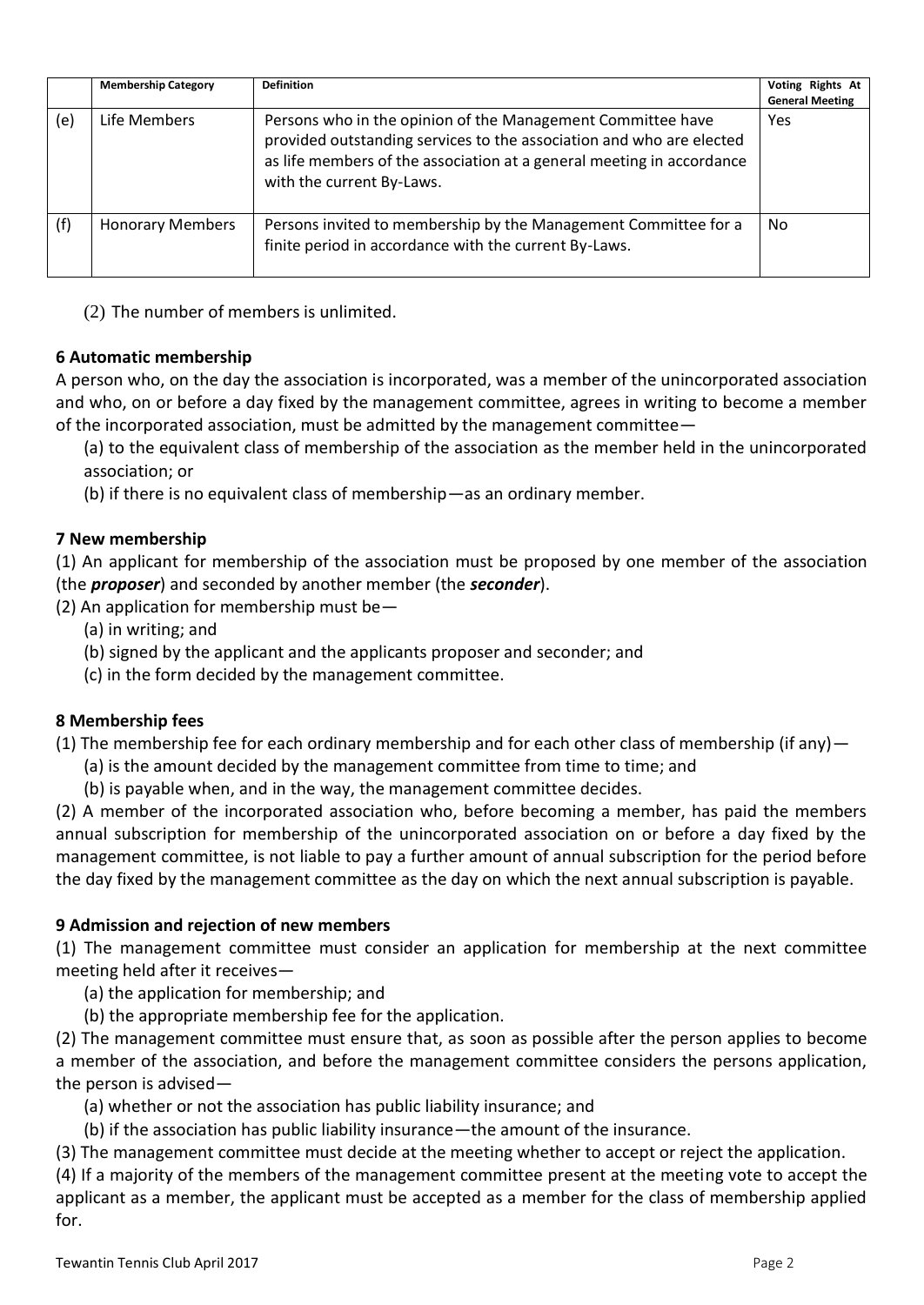(5) The secretary of the association must, as soon as practicable after the management committee decides to accept or reject an application, give the applicant a written notice of the decision.

# **10 When membership ends**

(1) A member may resign from the association by giving a written notice of resignation to the secretary.

- (2) The resignation takes effect at—
	- (a) the time the notice is received by the secretary; or
	- (b) if a later time is stated in the notice—the later time.
- (3) The management committee may terminate a members membership if the member—
	- (a) is convicted of an indictable offence; or
	- (b) does not comply with any of the provisions of these rules; or
	- (c) has membership fees in arrears for at least 2 months; or
	- (d) conducts himself or herself in a way considered to be injurious or prejudicial to the character or interests of the association.

(4) Before the management committee terminates a members membership, the committee must give the member a full and fair opportunity to show why the membership should not be terminated.

(5) If, after considering all representations made by the member, the management committee decides to terminate the membership, the secretary of the committee must give the member a written notice of the decision.

## **11 Appeal against rejection or termination of membership**

(1) A person whose application for membership has been rejected, or whose membership has been terminated, may give the secretary written notice of the person's intention to appeal against the decision. (2) A notice of intention to appeal must be given to the secretary within 1 month after the person receives written notice of the decision.

(3) If the secretary receives a notice of intention to appeal, the secretary must, within 1 month after receiving the notice, call a general meeting to decide the appeal.

## **12 General meeting to decide appeal**

(1) The general meeting to decide an appeal must be held within 3 months after the secretary receives the notice of intention to appeal.

(2) At the meeting, the applicant must be given a full and fair opportunity to show why the application should not be rejected or the membership should not be terminated.

(3) Also, the management committee and the members of the committee who rejected the application or terminated the membership must be given a full and fair opportunity to show why the application should be rejected or the membership should be terminated.

(4) An appeal must be decided by a majority vote of the members present and eligible to vote at the meeting.

(5) If a person whose application for membership has been rejected does not appeal against the decision within 1 month after receiving written notice of the decision, or the person appeals but the appeal is unsuccessful, the secretary must, as soon as practicable, refund the membership fee paid by the person.

## **13 Register of members**

(1) The management committee must keep a register of members of the association.

- (2) The register must include the following particulars for each member—
	- (a) the full name of the member;
	- (b) the postal or residential address of the member;
	- (c) the date of admission as a member;
	- (d) the date of death or time of resignation of the member;
	- (e) details about the termination or reinstatement of membership;
	- (f) any other particulars the management committee or the members at a general meeting decide.
- (3) The register must be open for inspection by members of the association at all reasonable times.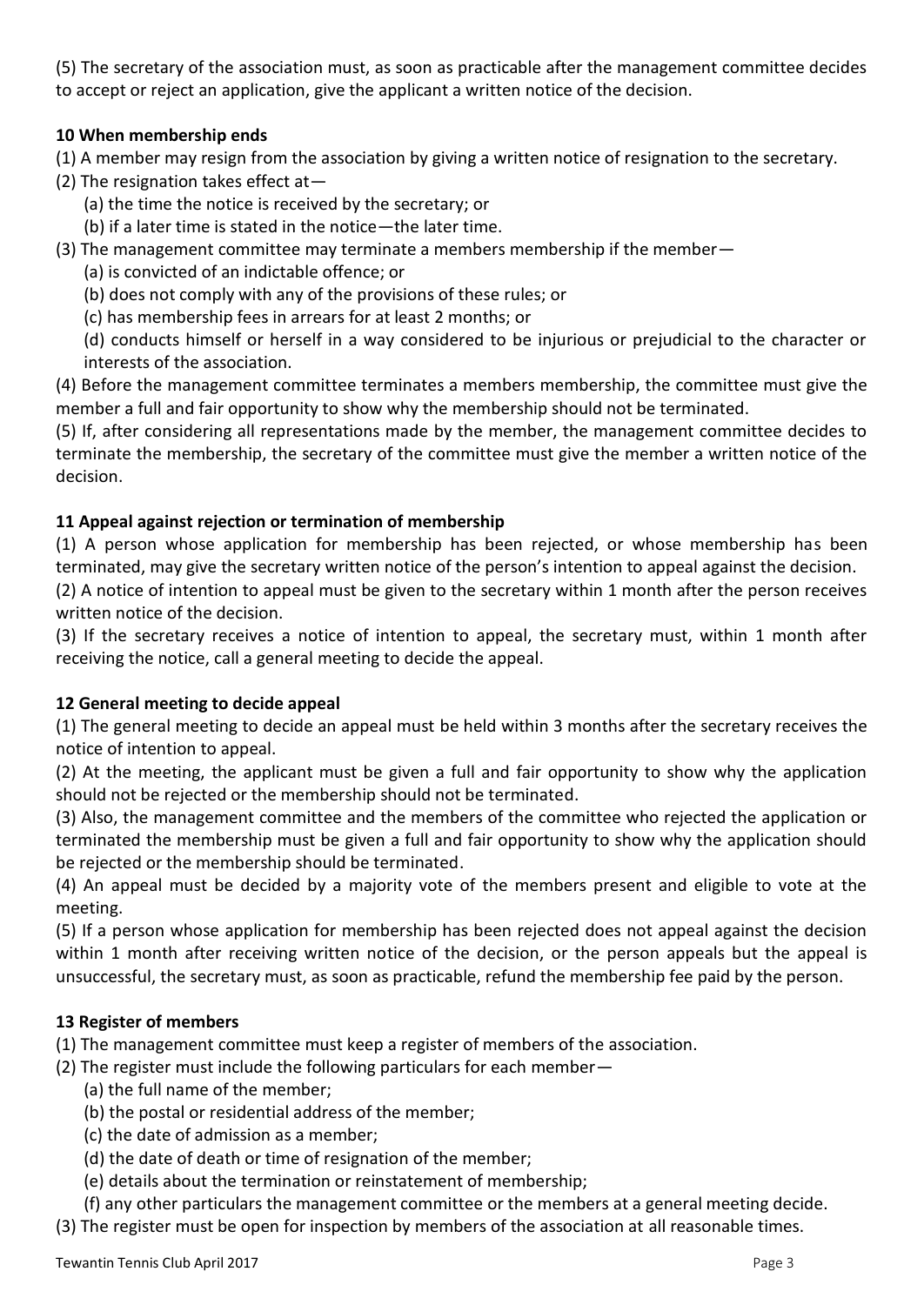(4) A member must contact the secretary to arrange an inspection of the register.

(5) However, the management committee may, on the application of a member of the association, withhold information about the member (other than the member's full name) from the register available for inspection if the management committee has reasonable grounds for believing the disclosure of the information would put the member at risk of harm.

#### **14 Prohibition on use of information on register of members**

(1) A member of the association must not  $-$ 

(a) use information obtained from the register of members of the association to contact, or send material to, another member of the association for the purpose of advertising for political, religious, charitable or commercial purposes; or

(b) disclose information obtained from the register to someone else, knowing that the information is likely to be used to contact, or send material to, another member of the association for the purpose of advertising for political, religious, charitable or commercial purposes.

(2) Subrule (1) does not apply if the use or disclosure of the information is approved by the association.

#### **15 Appointment or election of secretary**

(1) The secretary must be an individual residing in Queensland, or in another State but not more than 65km from the Queensland border, who is—

- (a) a member of the association elected by the association as secretary; or
- (b) any of the following persons appointed by the management committee as secretary—
	- (i) a member of the association's management committee;
	- (ii) another member of the association;
	- (iii) another person.

(2) If the association has not elected an interim officer as secretary for the association before its incorporation, the members of the management committee must ensure a secretary is appointed or elected for the association within 1 month after incorporation.

(3) If a vacancy happens in the office of secretary, the members of the management committee must ensure a secretary is appointed or elected for the association within 1 month after the vacancy happens.

(4) If the management committee appoints a person mentioned in subrule (1)(b)(ii) as secretary, other than to fill a casual vacancy on the management committee, the person does not become a member of the management committee.

(5) However, if the management committee appoints a person mentioned in subrule (1)(b)(ii) as secretary to fill a casual vacancy on the management committee, the person becomes a member of the management committee.

(6) If the management committee appoints a person mentioned in subrule (1)(b)(iii) as secretary, the person does not become a member of the management committee.

(7) In this rule— *casual vacancy*, on a management committee, means a vacancy that happens when an elected member of the management committee resigns, dies or otherwise stops holding office.

#### **16 Removal of secretary**

(1) The management committee of the association may at any time remove a person appointed by the committee as the secretary.

(2) If the management committee removes a secretary who is a person mentioned in rule 15(1)(b)(i), the person remains a member of the management committee.

(3) If the management committee removes a secretary who is a person mentioned in rule 15(1)(b)(ii) and who has been appointed to a casual vacancy on the management committee under rule 15(5), the person remains a member of the management committee.

#### **17 Functions of secretary**

The secretary's functions include, but are not limited to  $-$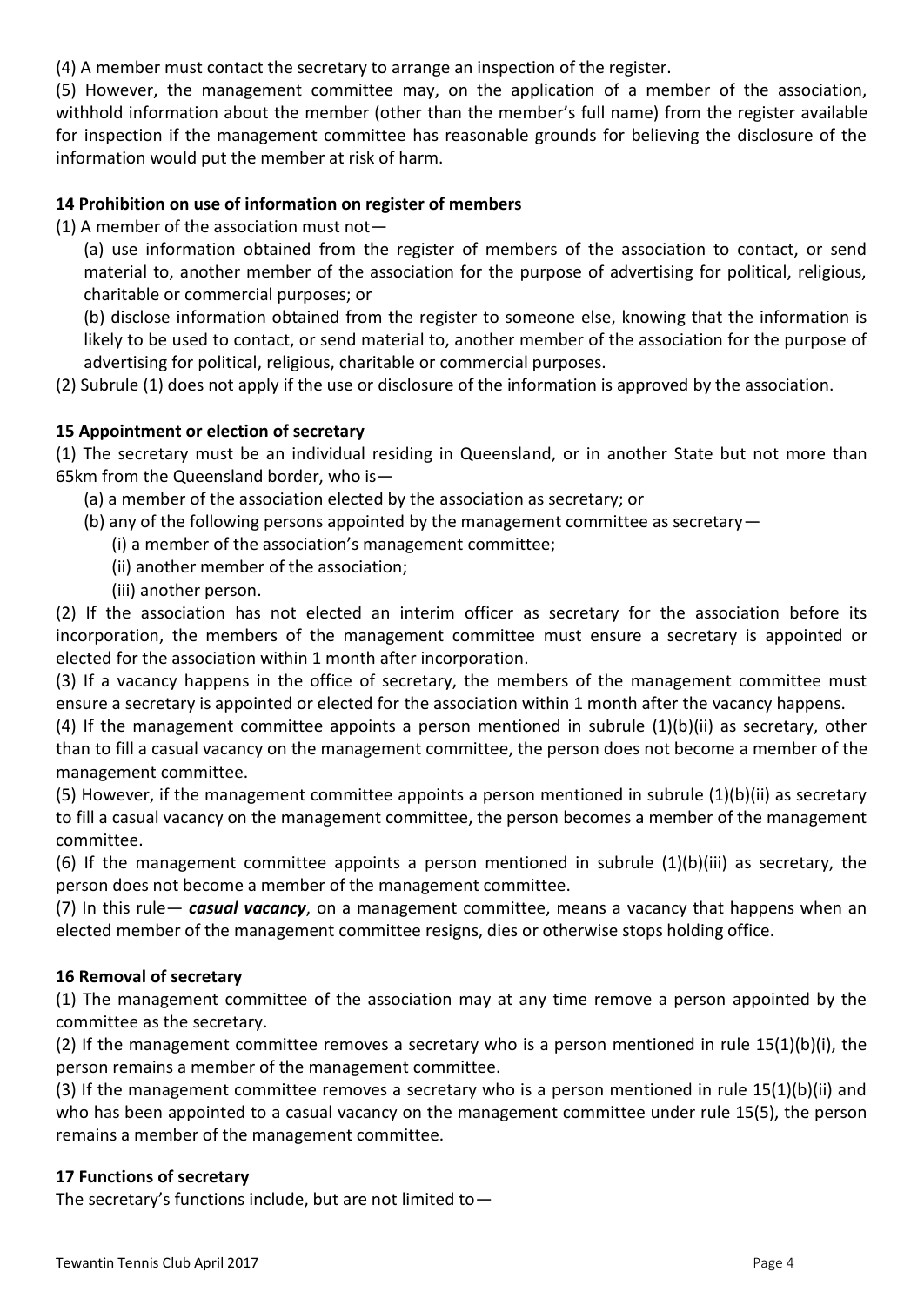(a) calling meetings of the association, including preparing notices of a meeting and of the business to

be conducted at the meeting in consultation with the president of the association; and

(b) keeping minutes of each meeting; and

- (c) keeping copies of all correspondence and other documents relating to the association; and
- (d) maintaining the register of members of the association.

# **18 Membership of management committee**

(1) The management committee of the association consists of a president, treasurer, and any other members the association members elect at a general meeting.

(2) A member of the management committee, other than a secretary appointed by the management committee under rule 15(1)(b)(iii), must be a member of the association.

(3) At each annual general meeting of the association, the members of the management committee must retire from office, but are eligible, on nomination, for re-election.

(4) A member of the association may be appointed to a casual vacancy on the management committee under rule 21.

(5) A maximum of two family members may serve on the management committee at one time.

## **19 Electing the management committee**

(1) A member of the management committee may only be elected as follows—

(a) any 2 members of the association may nominate another member (the *candidate*) to serve as a member of the management committee;

(b) the nomination must be—

(i) in writing; and

(ii) signed by the candidate and the members who nominated him or her; and

(iii) given to the secretary at least 14 days before the annual general meeting at which the election is to be held;

(c) each member of the association present and eligible to vote at the annual general meeting may vote

for 1 candidate for each vacant position on the management committee;

(d) if, at the start of the meeting, there are not enough candidates nominated, nominations may be taken from the floor of the meeting.

(2) A person may be a candidate only if the person—

(a) is an adult; and

(b) is not ineligible to be elected as a member under section 61A of the Act.

(3) A list of the candidates' names in alphabetical order, with the names of the members who nominated each candidate, must be posted in a conspicuous place in the office or usual place of meeting of the association for at least 7 days immediately preceding the annual general meeting.

(4) If required by the management committee, balloting lists must be prepared containing the names of the candidates in alphabetical order.

(5) The management committee must ensure that, before a candidate is elected as a member of the management committee, the candidate is advised—

(a) whether or not the association has public liability insurance; and

(b) if the association has public liability insurance—the amount of the insurance.

## **20 Resignation, removal or vacation of office of management committee member**

(1) A member of the management committee may resign from the committee by giving written notice of resignation to the secretary.

(2) The resignation takes effect at—

(a) the time the notice is received by the secretary; or

(b) if a later time is stated in the notice—the later time.

(3) A member may be removed from office at a general meeting of the association if a majority of the members present and eligible to vote at the meeting vote in favour of removing the member.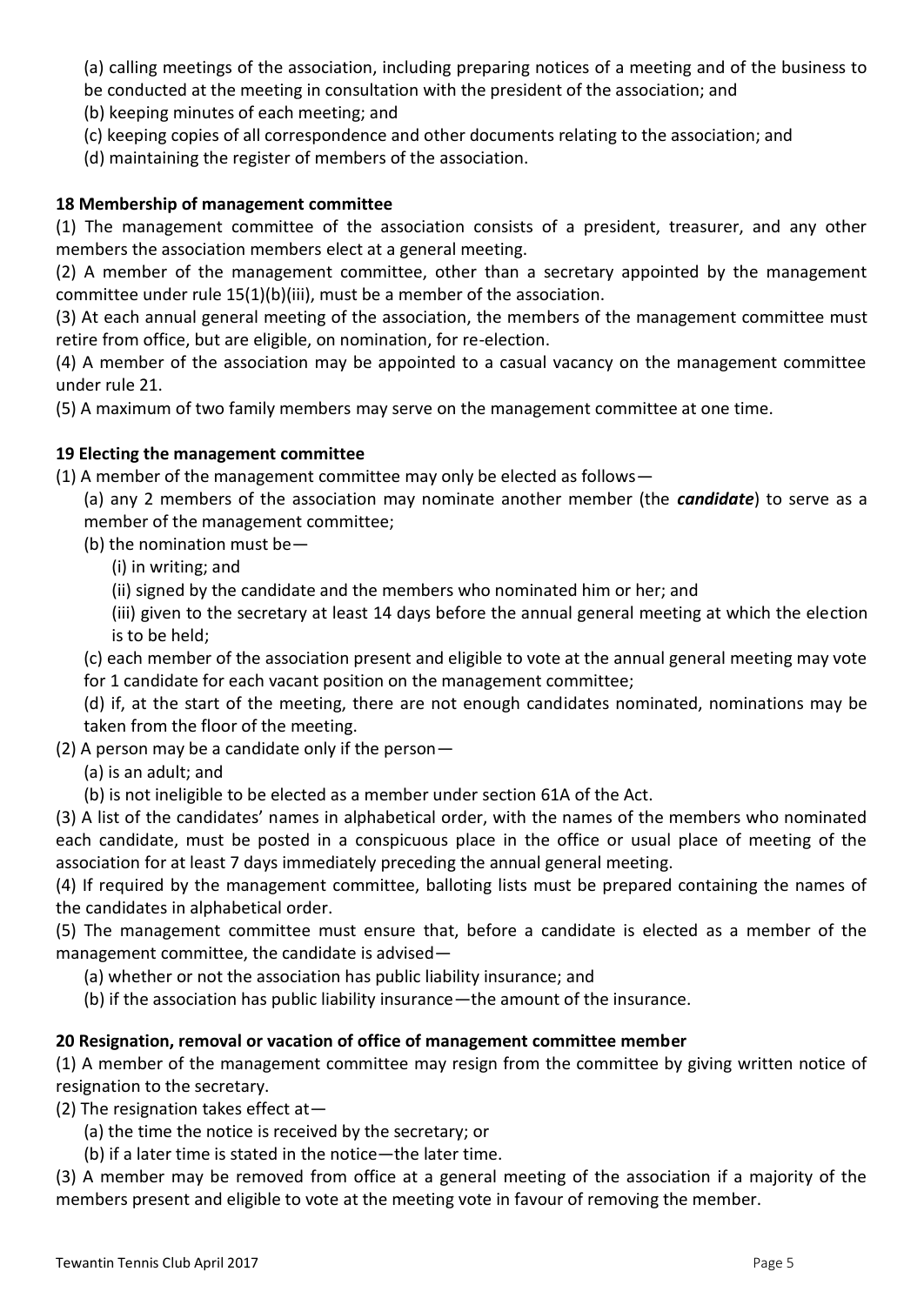(4) Before a vote of members is taken about removing the member from office, the member must be given a full and fair opportunity to show cause why he or she should not be removed from office.

(5) A member has no right of appeal against the member's removal from office under this rule.

(6) A member immediately vacates the office of member in the circumstances mentioned in section 64(2) of the Act.

# **21 Vacancies on management committee**

(1) If a casual vacancy happens on the management committee, the continuing members of the committee may appoint another member of the association to fill the vacancy until the next annual general meeting.

(2) The continuing members of the management committee may act despite a casual vacancy on the management committee.

(3) However, if the number of committee members is less than the number fixed under rule 24(1) as a quorum of the management committee, the continuing members may act only to—

(a) increase the number of management committee members to the number required for a quorum; or

(b) call a general meeting of the association.

## **22 Functions of management committee**

(1) Subject to these rules or a resolution of the members of the association carried at a general meeting, the management committee has the general control and management of the administration of the affairs, property and funds of the association.

(2) The management committee has authority to interpret the meaning of these rules and any matter relating to the association on which the rules are silent, but any interpretation must have regard to the Act, including any regulation made under the Act.

*Note*—

The Act prevails if the association's rules are inconsistent with the Act—see section 1B of the Act.

(3) The management committee may exercise the powers of the association—

(a) to borrow, raise or secure the payment of amounts in a way the members of the association decide; and

(b) to secure the amounts mentioned in paragraph (a) or the payment or performance of any debt, liability, contract, guarantee or other engagement incurred or to be entered into by the association in any way, including by the issue of debentures (perpetual or otherwise) charged upon the whole or part of the associations property, both present and future; and

(c) to purchase, redeem or pay off any securities issued; and

(d) to borrow amounts from members and pay interest on the amounts borrowed; and

(e) to mortgage or charge the whole or part of its property; and

(f) to issue debentures and other securities, whether outright or as security for any debt, liability or obligation of the association; and

(g) to provide and pay off any securities issued; and

(h) to invest in a way the members of the association may from time to time decide.

(4) For subrule (3)(d), the rate of interest must not be more than the current rate being charged for overdrawn accounts on money lent (regardless of the term of the loan) by—

(a) the financial institution for the association; or

(b) if there is more than 1 financial institution for the association—the financial institution nominated by the management committee.

## **23 Meetings of management committee**

(1) Subject to this rule, the management committee may meet and conduct its proceedings as it considers appropriate.

(2) The management committee must meet at least once every 4 months to exercise its functions.

(3) The management committee must decide how a meeting is to be called.

(4) Notice of a meeting is to be given in the way decided by the management committee.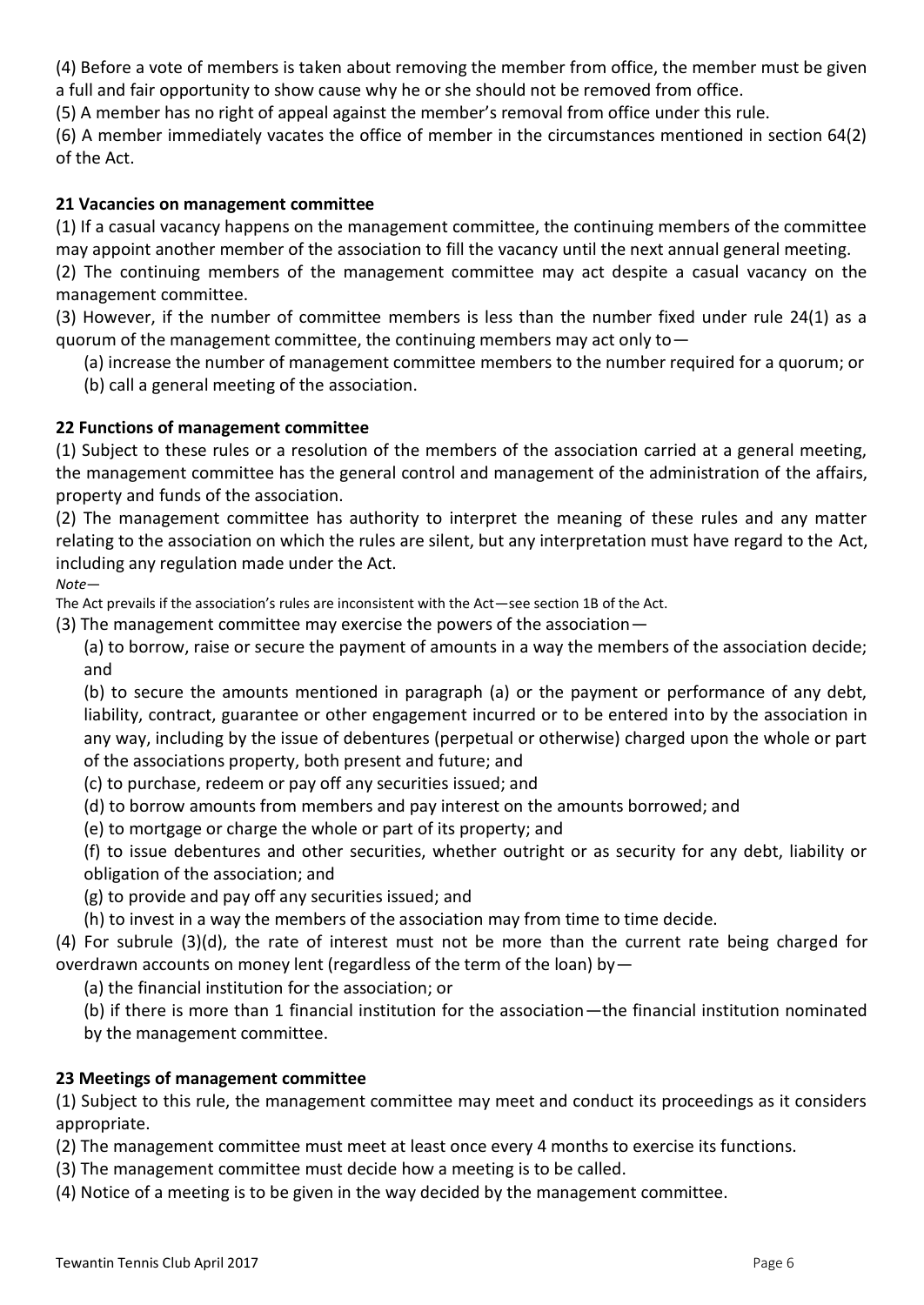(5) The management committee may hold meetings, or permit a committee member to take part in its meetings, by using any technology that reasonably allows the member to hear and take part in discussions as they happen.

(6) A committee member who participates in the meeting as mentioned in subrule (5) is taken to be present at the meeting.

(7) A question arising at a committee meeting is to be decided by a majority vote of members of the committee present at the meeting and, if the votes are equal, the question is decided in the negative.

(8) A member of the management committee must not vote on a question about a contract or proposed contract with the association if the member has an interest in the contract or proposed contract and, if the member does vote, the members vote must not be counted.

(9) The president is to preside as chairperson at a management committee meeting.

(10) If there is no president or if the president is not present within 10 minutes after the time fixed for a management committee meeting, the members may choose 1 of their number to preside as chairperson at the meeting.

# **24 Quorum for, and adjournment of, management committee meeting**

(1) At a management committee meeting, more than 50% of the members elected to the committee as at the close of the last general meeting of the members form a quorum.

(2) If there is no quorum within 30 minutes after the time fixed for a management committee meeting called on the request of members of the committee, the meeting lapses.

(3) If there is no quorum within 30 minutes after the time fixed for a management committee meeting called other than on the request of the members of the committee—

(a) the meeting is to be adjourned for at least 1 day; and

(b) the members of the management committee who are present are to decide the day, time and place of the adjourned meeting.

(4) If, at an adjourned meeting mentioned in subrule (3), there is no quorum within 30 minutes after the time fixed for the meeting, the meeting lapses.

## **25 Special meeting of management committee**

(1) If the secretary receives a written request signed by at least 33% of the members of the management committee, the secretary must call a special meeting of the committee by giving each member of the committee notice of the meeting within 14 days after the secretary receives the request.

(2) If the secretary is unable or unwilling to call the special meeting, the president must call the meeting.

(3) A request for a special meeting must state—

- (a) why the special meeting is called; and
- (b) the business to be conducted at the meeting.
- (4) A notice of a special meeting must state—
	- (a) the day, time and place of the meeting; and
	- (b) the business to be conducted at the meeting.

(5) A special meeting of the management committee must be held within 14 days after notice of the meeting is given to the members of the management committee.

## **26 Minutes of management committee meetings**

(1) The secretary must ensure full and accurate minutes of all questions, matters, resolutions and other proceedings of each management committee meeting are entered in a minute book.

(2) To ensure the accuracy of the minutes, the minutes of each management committee meeting must be signed by the chairperson of the meeting, or the chairperson of the next management committee meeting, verifying their accuracy.

## **27 Appointment of subcommittees**

(1) The management committee may appoint a subcommittee consisting of members of the association considered appropriate by the committee to help with the conduct of the associations operations.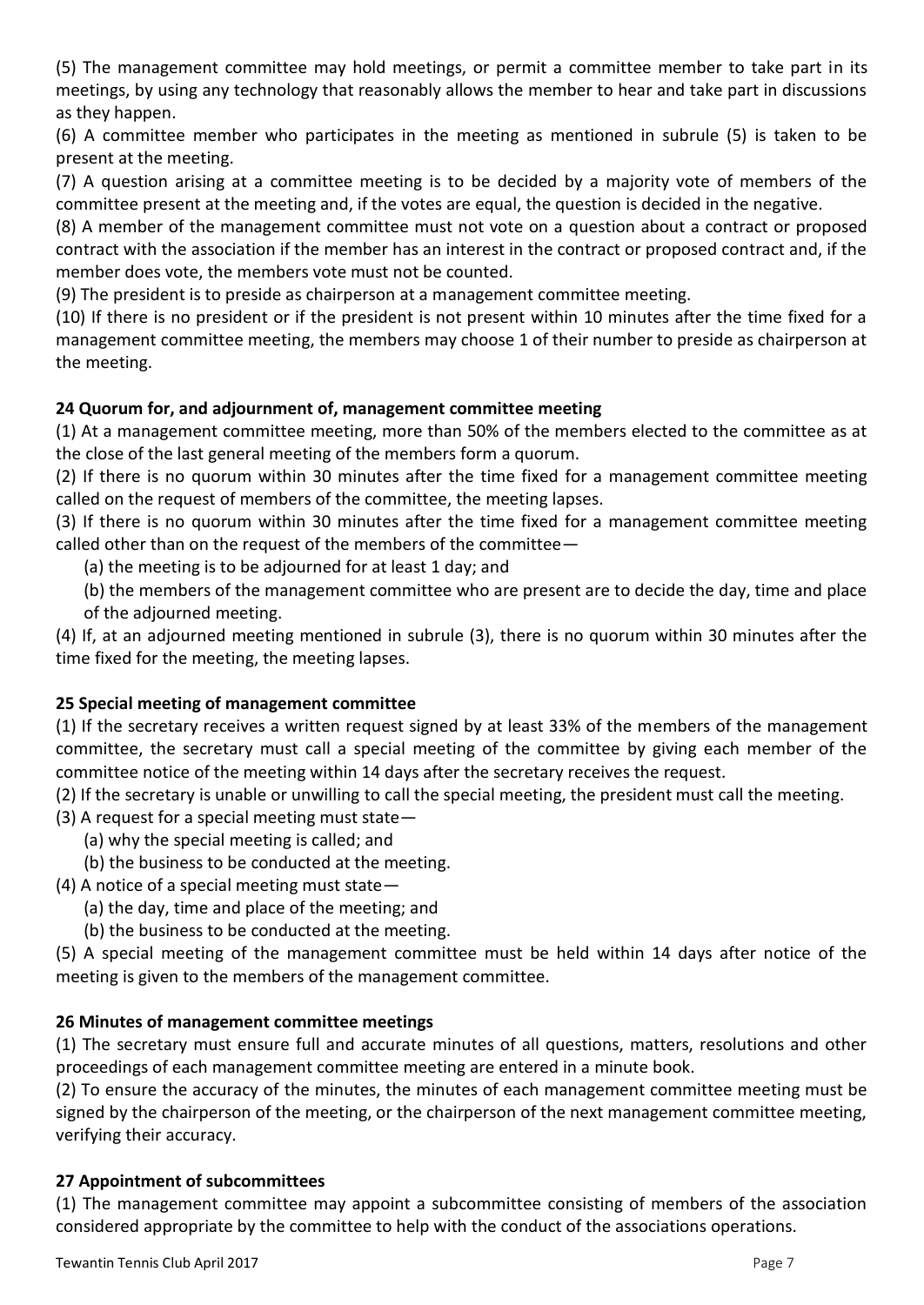(2) A member of the subcommittee who is not a member of the management committee is not entitled to vote at a management committee meeting.

(3) A subcommittee may elect a chairperson of its meetings.

(4) If a chairperson is not elected, or if the chairperson is not present within 10 minutes after the time fixed

for a meeting, the members present may choose 1 of their number to be chairperson of the meeting.

(5) A subcommittee may meet and adjourn as it considers appropriate.

(6) A question arising at a subcommittee meeting is to be decided by a majority vote of the members present at the meeting and, if the votes are equal, the question is decided in the negative.

## **28 Acts not affected by defects or disqualifications**

(1) An act performed by the management committee, a subcommittee or a person acting as a member of the management committee is taken to have been validly performed.

(2) Subrule (1) applies even if the act was performed when—

(a) there was a defect in the appointment of a member of the management committee, subcommittee or person acting as a member of the management committee; or

(b) a management committee member, subcommittee member or person acting as a member of the management committee was disqualified from being a member.

#### **29 Resolutions of management committee without meeting**

(1) A written resolution signed by each member of the management committee is as valid and effectual as if it had been passed at a committee meeting that was properly called and held.

(2) A resolution mentioned in subrule (1) may consist of several documents in like form, each signed by 1 or more members of the committee.

#### **30 First annual general meeting**

The first annual general meeting must be held within 6 months after the end date of the association's first reportable financial year.

#### **31 Subsequent annual general meetings**

Each subsequent annual general meeting must be held—

- (a) at least once each year; and
- (b) within 6 months after the end date of the association's reportable financial year.

# **32 Business to be conducted at annual general meeting of level 1 incorporated associations and particular level 2 and 3 incorporated associations**

(1) This rule applies only if the association is  $-$ 

- (a) a level 1 incorporated association; or
- (b) a level 2 incorporated association to which section 59 of the Act applies; or
- (c) a level 3 incorporated association to which section 59 of the Act applies.

## (2) The following business must be conducted at each annual general meeting of the association—

(a) receiving the association's financial statement, and audit report, for the last reportable financial year;

(b) presenting the financial statement and audit report to the meeting for adoption;

(c) electing members of the management committee;

(d) for a level 1 incorporated association—appointing an auditor or an accountant for the present financial year;

(e) for a level 2 incorporated association, or a level 3 incorporated association, to which section 59 of the Act applies—appointing an auditor, an accountant or an approved person for the present financial year.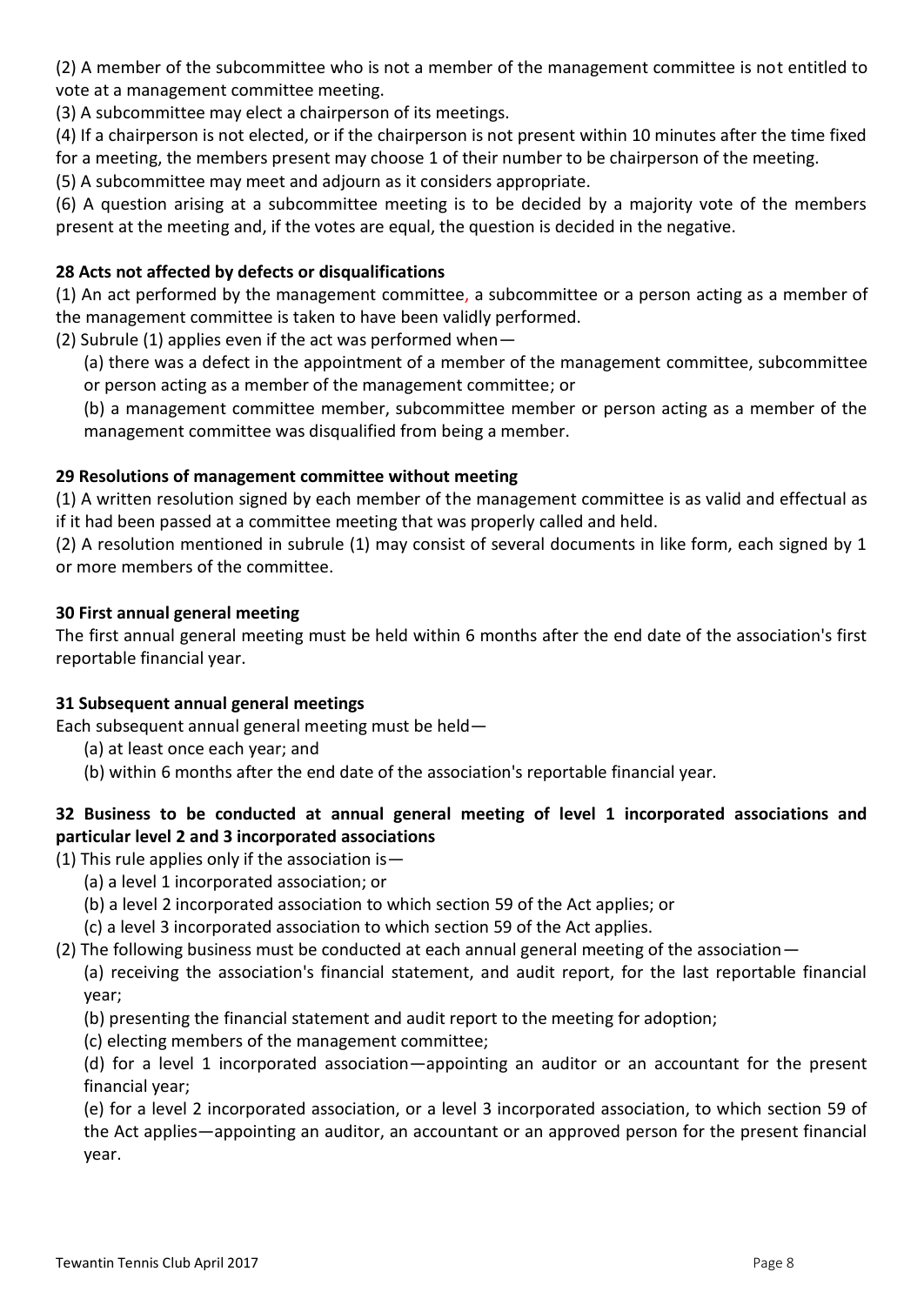# **33 Business to be conducted at annual general meeting of other level 2 incorporated associations**

(1) This rule applies only if the association is a level 2 incorporated association to which section 59A of the Act applies.

- (2) The following business must be conducted at each annual general meeting of the association—
	- (a) receiving the association's financial statement, and signed statement, for the last reportable financial year;
	- (b) presenting the financial statement and signed statement to the meeting for adoption;
	- (c) electing members of the management committee;
	- (d) appointing an auditor, an accountant or an approved person for the present financial year.

## **34 Business to be conducted at annual general meeting of other level 3 incorporated associations**

(1) This rule applies only if the association is a level 3 incorporated association to which section 59B of the Act applies.

- (2) The following business must be conducted at each annual general meeting of the association—
	- (a) receiving the association's financial statement, and signed statement, for the last reportable financial year;
	- (b) presenting the financial statement and signed statement to the meeting for adoption;
	- (c) electing members of the management committee.

# **35 Notice of general meeting**

(1) The secretary may call a general meeting of the association.

- (2) The secretary must give at least 14 days notice of the meeting to each member of the association.
- (3) If the secretary is unable or unwilling to call the meeting, the president must call the meeting.
- (4) The management committee may decide the way in which the notice must be given.
- (5) However, notice of the following meetings must be given in writing—
	- (a) a meeting called to hear and decide the appeal of a person against the management committee's decision—
		- (i) to reject the person's application for membership of the association; or
		- (ii) to terminate the person's membership of the association;
	- (b) a meeting called to hear and decide a proposed special resolution of the association.
- (6) A notice of a general meeting must state the business to be conducted at the meeting.

# **36 Quorum for, and adjournment of, general meeting**

(1) The quorum for a general meeting is at least the number of members elected or appointed to the management committee at the close of the association's last general meeting plus 1.

(2) However, if all members of the association are members of the management committee, the quorum is the total number of members less 1.

(3) No business may be conducted at a general meeting unless there is a quorum of members when the meeting proceeds to business.

(4) If there is no quorum within 30 minutes after the time fixed for a general meeting called on the request of members of the management committee or the association, the meeting lapses.

(5) If there is no quorum within 30 minutes after the time fixed for a general meeting called other than on the request of members of the management committee or the association—

- (a) the meeting is to be adjourned for at least 7 days; and
- (b) the management committee is to decide the day, time and place of the adjourned meeting.

(6) The chairperson may, with the consent of any meeting at which there is a quorum, and must if directed by the meeting, adjourn the meeting from time to time and from place to place.

(7) If a meeting is adjourned under subrule (6), only the business left unfinished at the meeting from which the adjournment took place may be conducted at the adjourned meeting.

(8) The secretary is not required to give the members notice of an adjournment or of the business to be conducted at an adjourned meeting unless a meeting is adjourned for at least 30 days.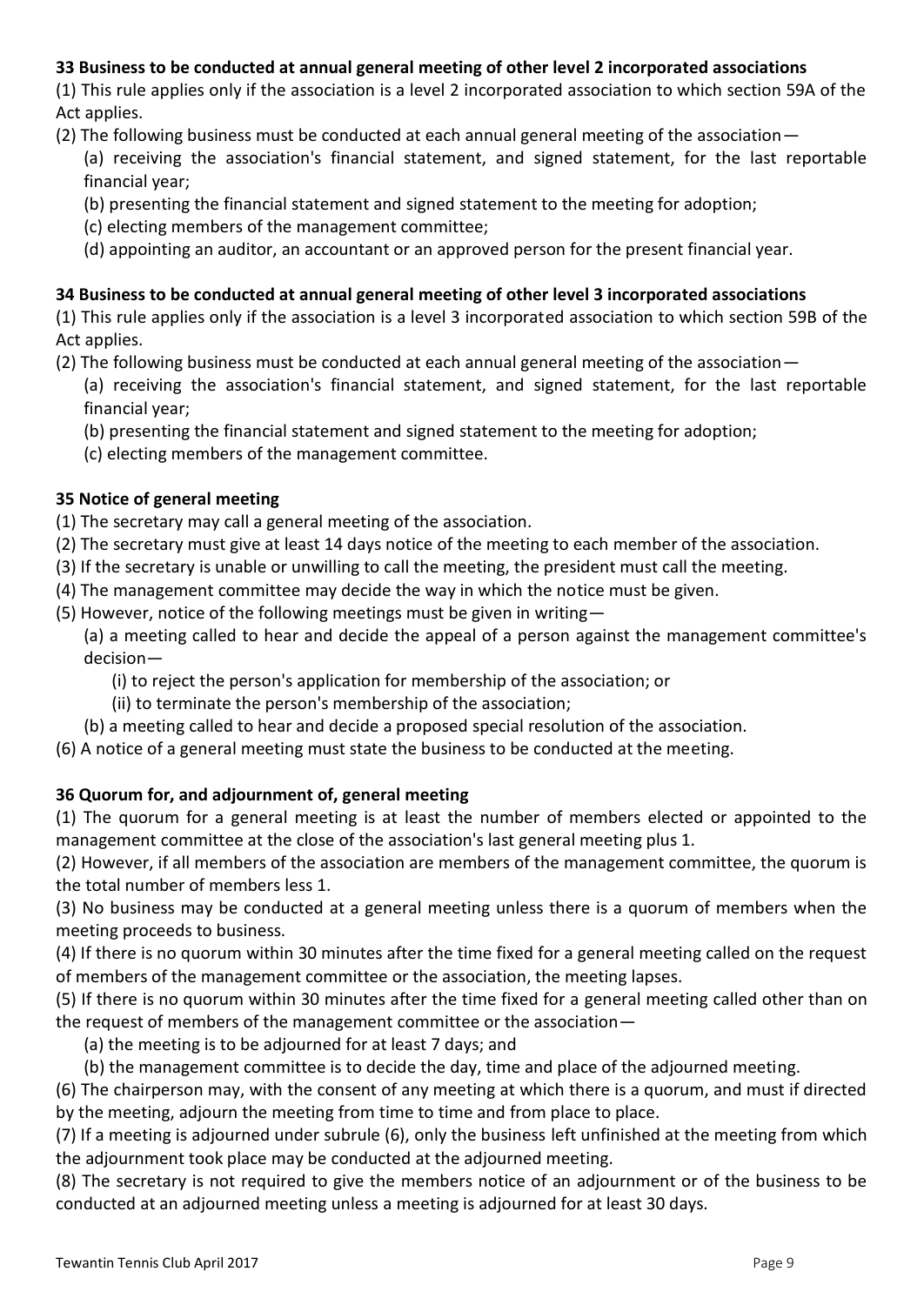(9) If a meeting is adjourned for at least 30 days, notice of the adjourned meeting must be given in the same way notice is given for an original meeting.

# **37 Procedure at general meeting**

(1) A member may take part and vote in a general meeting in person, by attorney or by using any technology that reasonably allows the member to hear and take part in discussions as they happen.

(2) A member who participates in a meeting as mentioned in subrule (1) is taken to be present at the meeting.

(3) At each general meeting—

(a) the president is to preside as chairperson; and

(b) if there is no president or if the president is not present within 15 minutes after the time fixed for the meeting or is unwilling to act, the members present must elect 1 of their number to be chairperson of the meeting; and

(c) the chairperson must conduct the meeting in a proper and orderly way.

#### **38 Voting at general meeting**

(1) At a general meeting, each question, matter or resolution, other than a special resolution, must be decided by a majority of votes of the members present.

(2) Each member present and eligible to vote is entitled to 1 vote only and, if the votes are equal, the chairperson has a casting vote as well as a primary vote.

(3) A member is not entitled to vote at a general meeting if the member's annual subscription is in arrears at the date of the meeting.

(4) The method of voting is to be decided by the management committee.

(5) However, if at least 20% of the members present demand a secret ballot, voting must be by secret ballot.

(6) If a secret ballot is held, the chairperson must appoint 2 members to conduct the secret ballot in the way the chairperson decides.

(7) The result of a secret ballot as declared by the chairperson is taken to be a resolution of the meeting at which the ballot was held.

#### **39 Special general meeting**

(1) The secretary must call a special general meeting by giving each member of the association notice of the meeting within 14 days after—

- (a) being directed to call the meeting by the management committee; or
- (b) being given a written request signed by  $-$

(i) at least 33% of the number of members of the management committee when the request is signed; or

(ii) at least the number of ordinary members of the association equal to double the number of members of the association on the management committee when the request is signed plus 1; or

(c) being given a written notice of an intention to appeal against the decision of the management committee—

(i) to reject an application for membership; or

- (ii) to terminate a person's membership.
- (2) A request mentioned in subrule  $(1)(b)$  must state -
	- (a) why the special general meeting is being called; and
	- (b) the business to be conducted at the meeting.
- (3) A special general meeting must be held within 3 months after the secretary—
	- (a) is directed to call the meeting by the management committee; or
	- (b) is given the written request mentioned in subrule (1)(b); or
	- (c) is given the written notice of an intention to appeal mentioned in subrule  $(1)(c)$ .
- (4) If the secretary is unable or unwilling to call the special meeting, the president must call the meeting.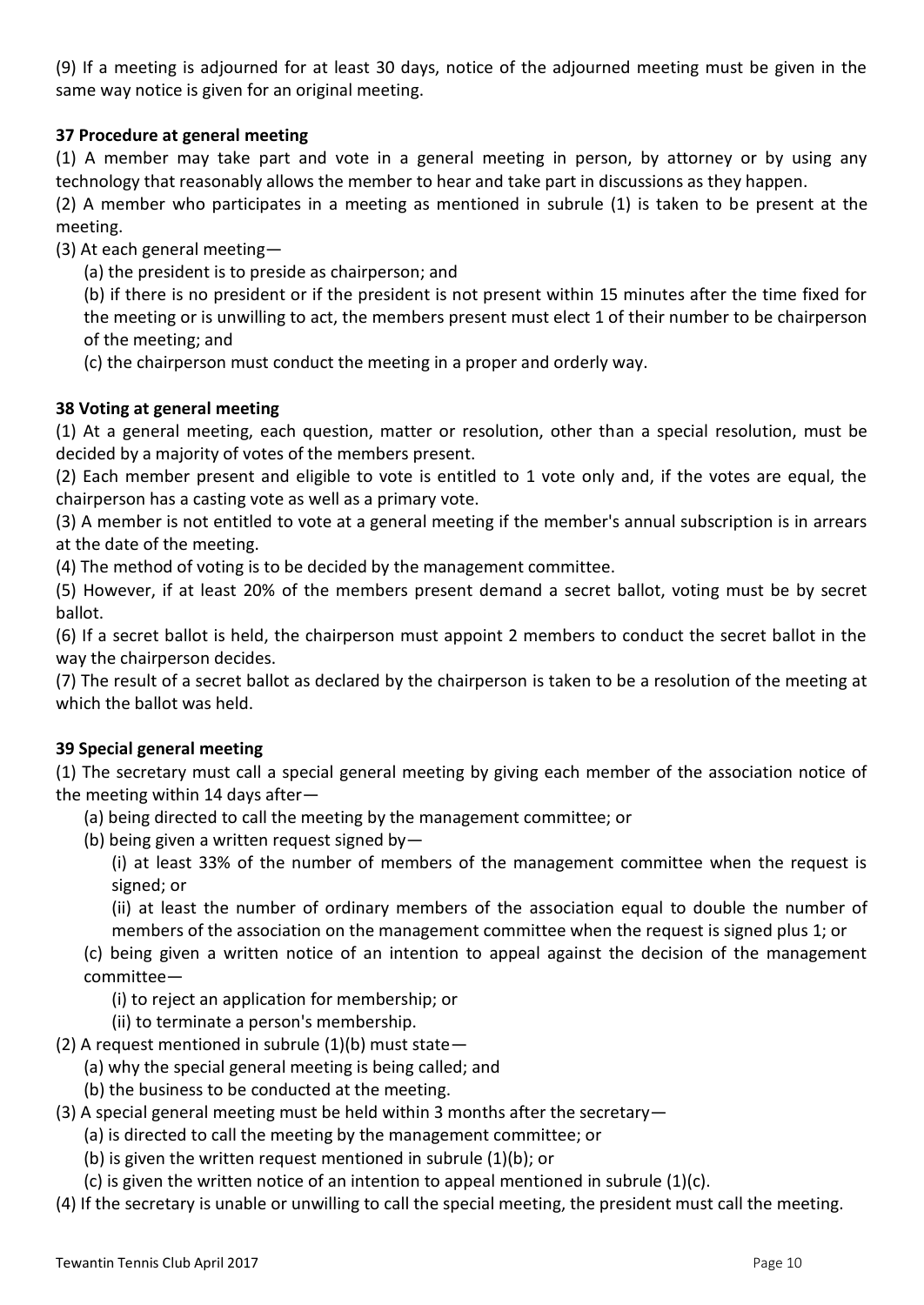#### **40 Proxies**

(1) The association does not allow proxy voting.

#### **41 Minutes of general meetings**

(1) The secretary must ensure full and accurate minutes of all questions, matters, resolutions and other proceedings of each general meeting are entered in a minute book.

(2) To ensure the accuracy of the minutes—

(a) the minutes of each general meeting must be signed by the chairperson of the meeting, or the chairperson of the next general meeting, verifying their accuracy; and

(b) the minutes of each annual general meeting must be signed by the chairperson of the meeting, or the chairperson of the next meeting of the association that is a general meeting or annual general meeting, verifying their accuracy.

# (3) If asked by a member of the association, the secretary must, within 28 days after the request is made— (a) make the minute book for a particular general meeting available for inspection by the member at a mutually agreed time and place; and

(b) give the member copies of the minutes of the meeting.

(4) The association may require the member to pay the reasonable costs of providing copies of the minutes.

#### **42 By-laws**

(1) The management committee may make, amend or repeal by-laws, not inconsistent with these rules, for the internal management of the association.

(2) A by-law may be set aside by a vote of members at a general meeting of the association.

#### **43 Alteration of rules**

(1) Subject to the Act, these rules may be amended, repealed or added to by a special resolution carried at a general meeting.

(2) However an amendment, repeal or addition is valid only if it is registered by the chief executive.

#### **44 Common seal**

(1) The management committee must ensure the association has a common seal.

- (2) The common seal must be—
- (a) kept securely by the management committee; and
- (b) used only under the authority of the management committee.

(3) Each instrument to which the seal is attached must be signed by a member of the management committee and countersigned by—

(a) the secretary; or

- (b) another member of the management committee; or
- (c) someone authorised by the management committee.

#### **45 Funds and accounts**

(1) The funds of the association must be kept in an account in the name of the association in a financial institution decided by the management committee.

(2) Records and accounts must be kept in the English language showing full and accurate particulars of the financial affairs of the association.

(3) All amounts must be deposited in the financial institution account as soon as practicable after receipt.

(4) A payment by the association of \$100 or more must be made by cheque or electronic funds transfer.

(5) If a payment of \$100 or more is made by cheque, the cheque must be signed by any 2 of the following—

(a) the president;

(b) the secretary;

(c) the treasurer;